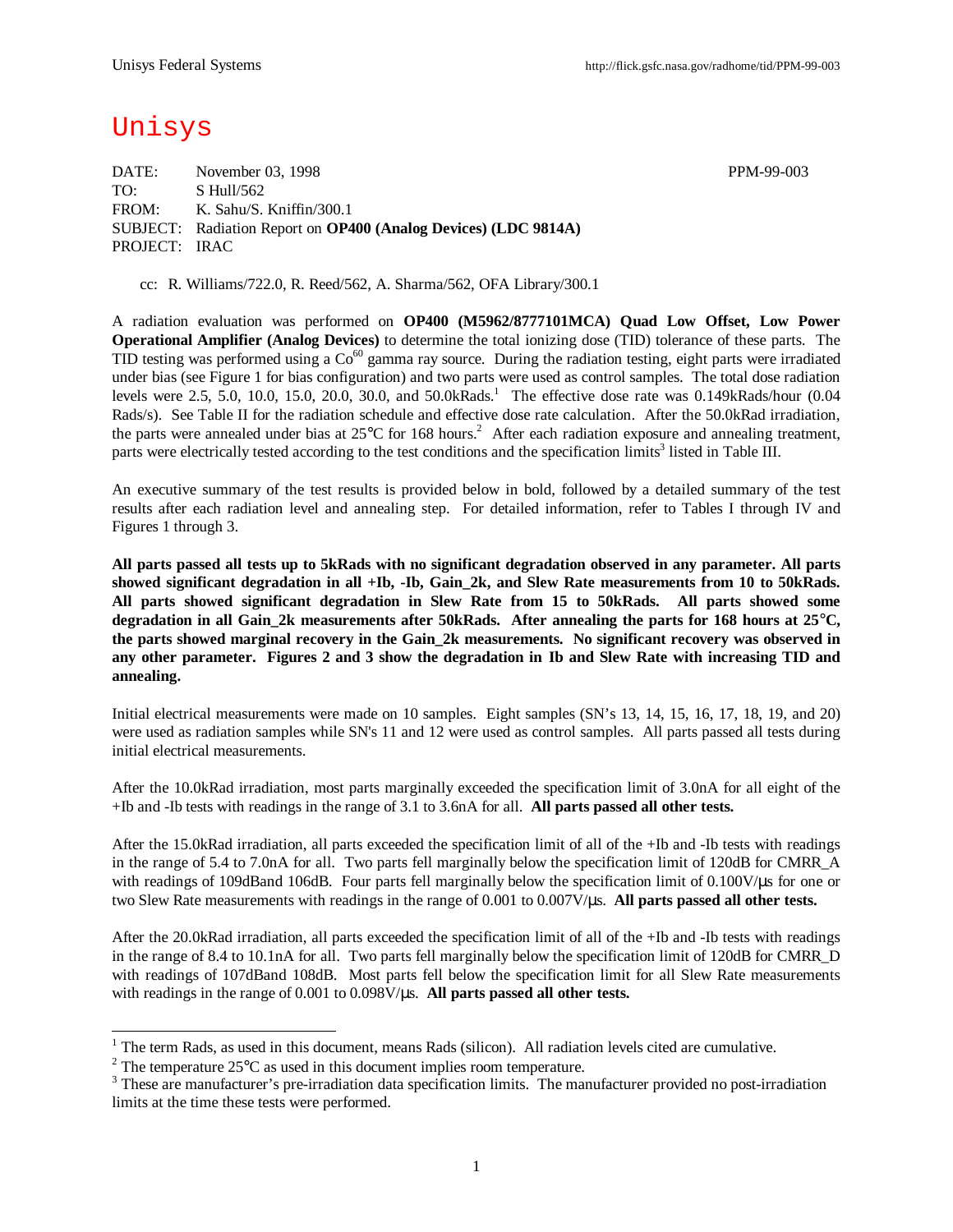After the 30.0kRad irradiation, all parts exceeded the specification limit of all of the +Ib and -Ib tests with readings in the range of 13 to 16nA for all. One part fell marginally below the specification limit for CMRR\_D with reading of 111dB. Most parts fell marginally below the specification limit of 126dB for two or more Gain\_2k\_A measurements with readings in the range of 124 to 125dB. All parts fell below the specification limit for all Slew Rate measurements with readings in the range of 0.001 to 0.056V/μs. **All parts passed all other tests.**

After the 50.0kRad irradiation, all parts exceeded the specification limit of all of the +Ib and -Ib tests with readings in the range of 21 to 26nA for all. All parts fell below the specification limit for all Gain\_2k measurements with readings in the range of 120 to 124dB. All parts fell below the specification limit for all Slew Rate measurements with readings in the range of 0.001 to 0.024V/μs. **All parts passed all other tests.**

After annealing the parts for 168 hours at  $25^{\circ}$ C, the parts showed marginal recovery in Gain 2k with most parts passing. No significant recovery was noted in any other parameter.

Table IV provides a summary of the test results with the mean and standard deviation values for each parameter after each irradiation exposure and annealing step.

Any further details about this evaluation can be obtained upon request. If you have any questions, please call us at (301) 731-8954.

### \_\_\_\_\_\_\_\_\_\_\_\_\_\_\_\_\_\_\_\_\_\_\_\_\_\_\_\_\_\_\_\_\_\_\_\_\_\_\_\_\_\_\_\_\_\_\_\_\_\_\_\_\_\_\_\_\_\_\_\_\_\_\_\_\_\_\_\_\_\_\_\_\_\_\_\_\_\_\_\_\_\_\_\_\_\_\_\_\_\_\_\_ ADVISORY ON THE USE OF THIS DOCUMENT

The information contained in this document has been developed solely for the purpose of providing general guidance to employees of the Goddard Space Flight Center (GSFC). This document may be distributed outside GSFC only as a courtesy to other government agencies and contractors. Any distribution of this document, or application or use of the information contained herein, is expressly conditional upon, and is subject to, the following understandings and limitations:

(a) The information was developed for general guidance only and is subject to change at any time;

(b) The information was developed under unique GSFC laboratory conditions which may differ substantially from outside conditions;

(c) GSFC does not warrant the accuracy of the information when applied or used under other than unique GSFC laboratory conditions;

(d) The information should not be construed as a representation of product performance by either GSFC or the manufacturer;

(e) Neither the United States government nor any person acting on behalf of the United States government assumes any liability resulting from the application or use of the information.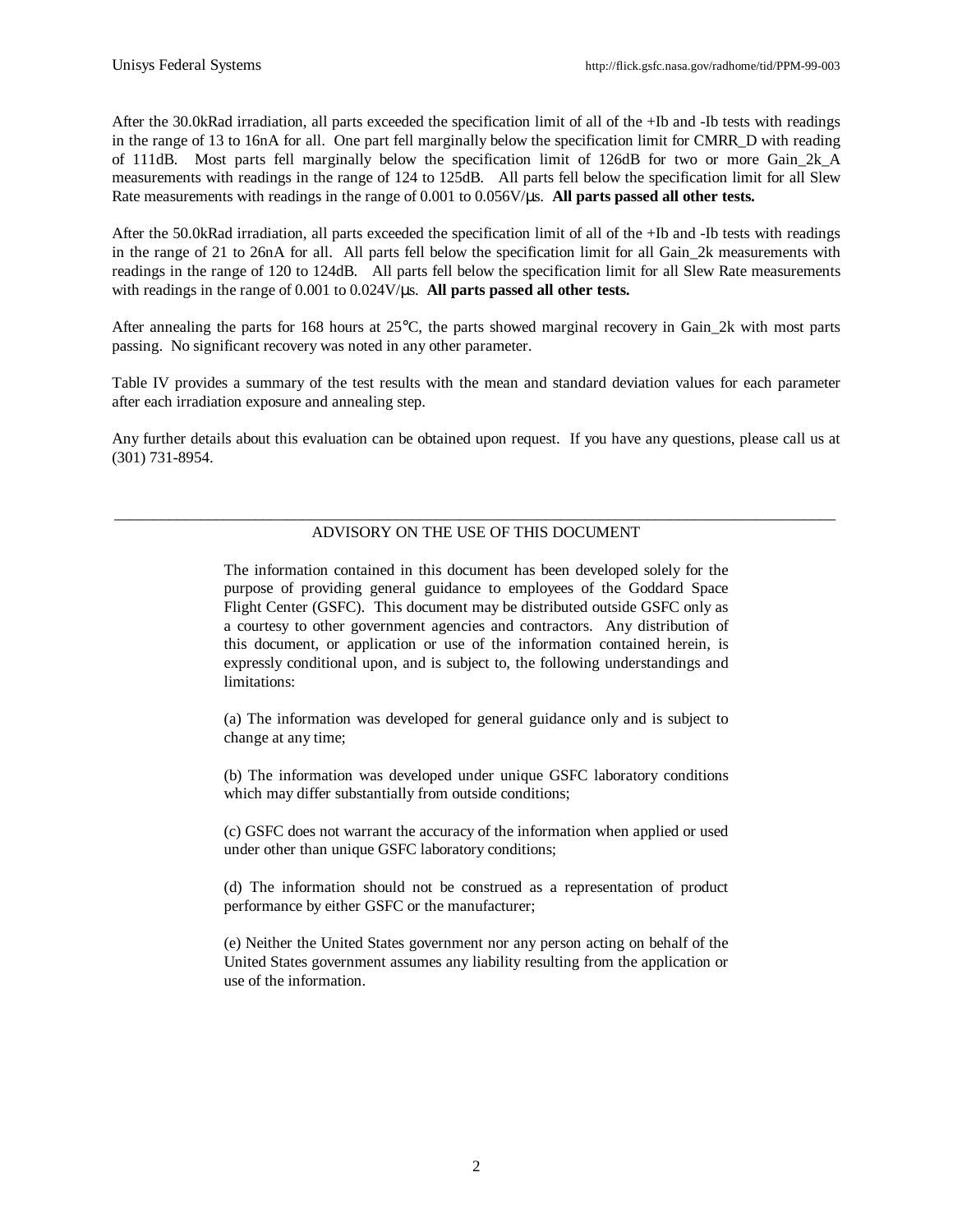

## Figure 1. Radiation Bias Circuit for OP400

Notes:

- 1.  $V_{CC} = +15V \pm 0.5V$ ,  $V_{SS} = -15V \pm 0.5V$ .
- 2.  $R = 15k\Omega \pm 10\%, \frac{1}{2}W$ .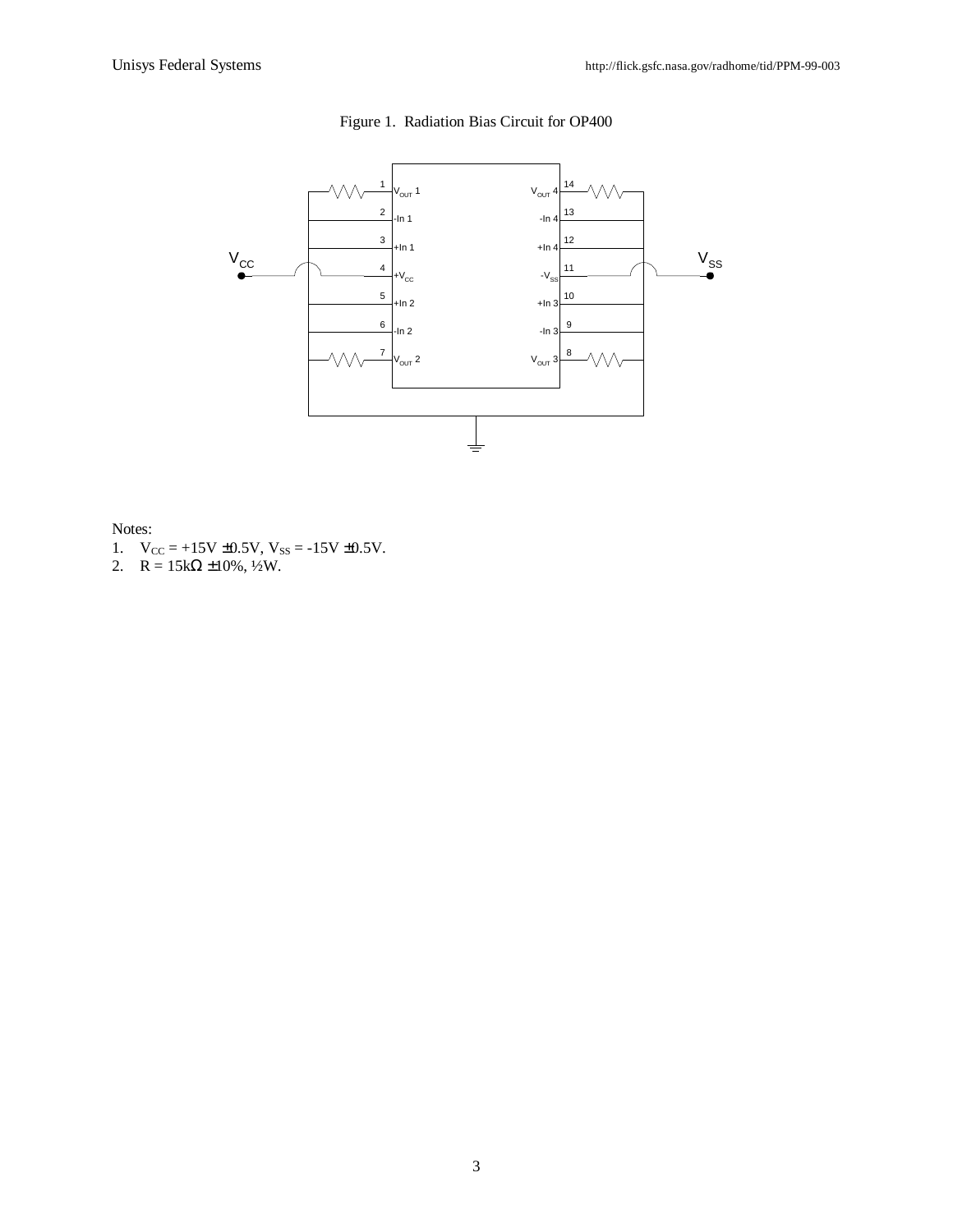| Generic Part Number:                 | <b>OP400</b>                       |
|--------------------------------------|------------------------------------|
| <b>IRAC Part Number:</b>             | M5962/8777101MCA                   |
| Charge Number:                       | M88542                             |
| Manufacturer:                        | <b>Analog Devices</b>              |
| Lot Date Code (LDC):                 | 9814A                              |
| <b>Quantity Tested:</b>              | 10                                 |
| Serial Number of Control Samples:    | 11, 12                             |
| Serial Numbers of Radiation Samples: | 13, 14, 15, 16, 17, 18, 19, and 20 |
| Part Function:                       | Quad Low Offset, Low Power Op Amp  |
| Part Technology:                     | Bipolar                            |
| Package Style:                       | 14 Pin Dip                         |
| Test Equipment:                      | A540                               |
| Test Engineer:                       | A. Duvalsaint                      |

### TABLE I. Part Information

• The manufacturer for this part guaranteed no radiation tolerance/hardness.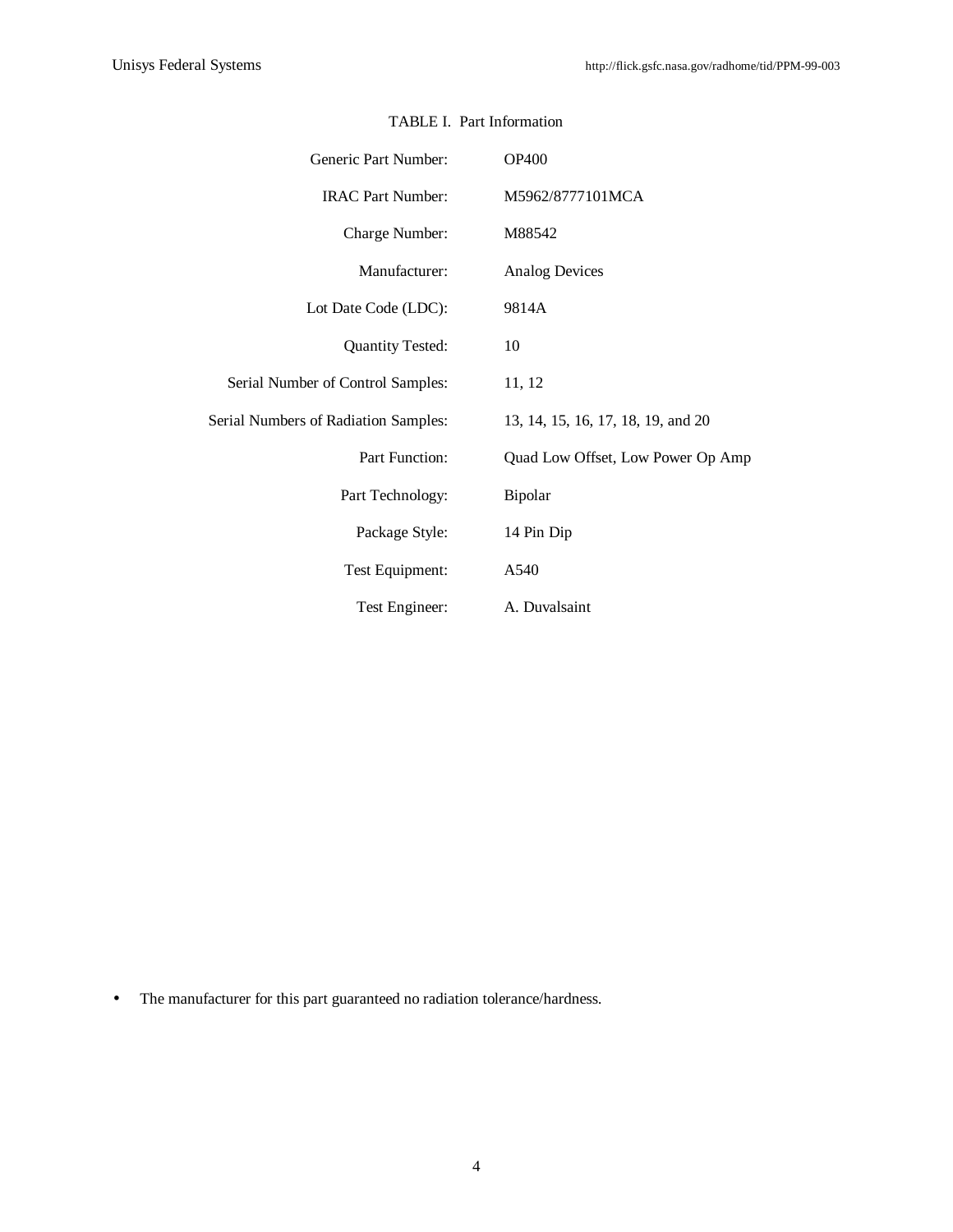| TABLE II. Radiation Schedule for OP400                                                                                   |  |
|--------------------------------------------------------------------------------------------------------------------------|--|
|                                                                                                                          |  |
|                                                                                                                          |  |
|                                                                                                                          |  |
|                                                                                                                          |  |
|                                                                                                                          |  |
|                                                                                                                          |  |
|                                                                                                                          |  |
|                                                                                                                          |  |
|                                                                                                                          |  |
|                                                                                                                          |  |
|                                                                                                                          |  |
|                                                                                                                          |  |
|                                                                                                                          |  |
|                                                                                                                          |  |
|                                                                                                                          |  |
|                                                                                                                          |  |
|                                                                                                                          |  |
|                                                                                                                          |  |
| Effective Dose Rate = 50,000 RADS/14 DAYS=148.8 RADS/HOUR=0.04 RADS/SEC                                                  |  |
| The effective dose rate is lower than that of the individual radiation steps as it takes into account the time needed to |  |
| test the parts.                                                                                                          |  |

PARTS WERE IRRADIATED AND ANNEALED UNDER BIAS, SEE FIGURE 1.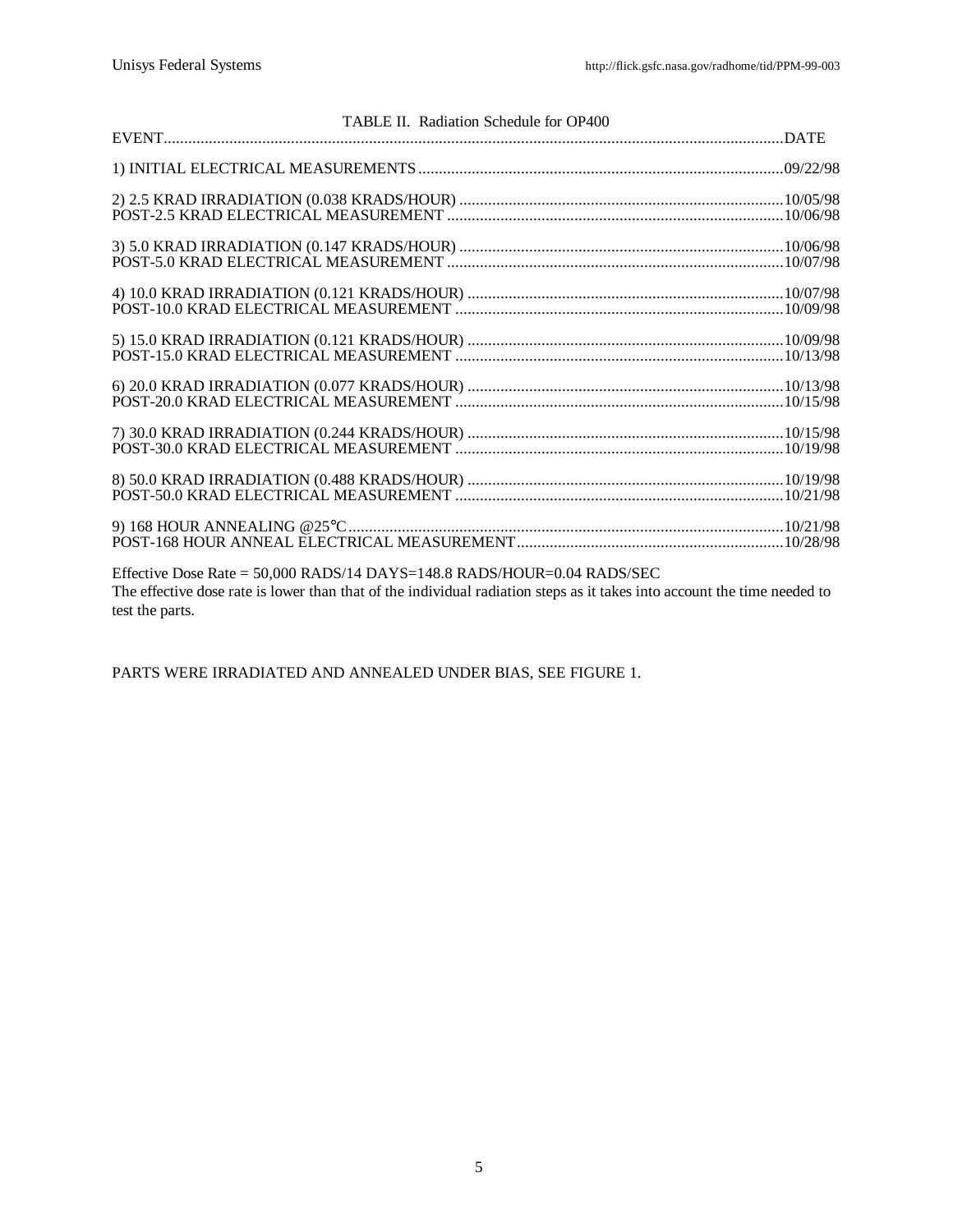Table III. Electrical Characteristics of OP400 /1

| <b>Test</b>      |                    |              |                                      |             | Spec. Lim. |
|------------------|--------------------|--------------|--------------------------------------|-------------|------------|
| #                | Parameter          |              | Units Test Conditions /2             | min         | max        |
| $\mathbf{1}$     | Icc                | mA           |                                      |             | 2.90       |
| 2                | Out_A              | mV           |                                      | $-150$      | 150        |
| 3                | Out_B              | $\mathbf{m}$ |                                      | $-150$      | 150        |
| 4                | Out_C              | $\mathbf{m}$ |                                      | $-150$      | 150        |
| 5                | Out_D              | $\mathbf{m}$ |                                      | $-150$      | 150        |
| 6                | $+Ib_A$            |              | $nA$ $V_{CM} = 0V$                   | $-3.0$      | 3.0        |
| 7                | $-Ib_A$            |              | $nA$ $V_{CM} = 0V$                   | $-3.0$      | 3.0        |
| 8                | $I$ os_A           |              | $nA$ $V_{CM} = 0V$                   | $-1.0$      | 1.0        |
| $\boldsymbol{9}$ | $+$ <b>Ib_B</b>    |              | $nA$ $V_{CM} = 0V$                   | $-3.0$      | 3.0        |
| 10               | $-Ib$ <sub>B</sub> |              | $nA$ $V_{CM} = 0V$                   | $-3.0$      | 3.0        |
| 11               | $I$ os_ $B$        |              | $nA$ $V_{CM} = 0V$                   | $-1.0$      | 1.0        |
| 12               | $+Ib_C$            |              | $nA$ $V_{CM} = 0V$                   | $-3.0$      | 3.0        |
| 13               | $-Ib_C$            |              | $nA$ $V_{CM} = 0V$                   | $-3.0$      | 3.0        |
| 14               | $I$ os $C$         |              | $nA$ $V_{CM} = 0V$                   | $-1.0$      | 1.0        |
| 15               | $+Ib_D$            |              | $nA$ $V_{CM} = 0V$                   | $-3.0$      | 3.0        |
| 16               | $-Ib_D$            |              | $nA$ $V_{CM} = 0V$                   | $-3.0$      | 3.0        |
| 17               | $I$ os $D$         |              | $nA$ $V_{CM} = 0V$                   | $-1.0$      | 1.0        |
| 18               | P PSRR A           |              | $dB V_s = \pm 3V$ to $\pm 18V$       | 114         |            |
| 19               | P_PSRR_B           |              | $dB V_S = \pm 3V$ to $\pm 18V$       | 114         |            |
| 20               | N_PSRR_C           |              | $dB V_S = \pm 3V$ to $\pm 18V$       | 114         |            |
| 21               | N_PSRR_D           |              | $dB V_S = \pm 3V$ to $\pm 18V$       | 114         |            |
| 22               | <b>CMRR_A</b>      |              | $dB V_{CM} = \pm 12V$                | 120         |            |
| 23               | <b>CMRR_B</b>      |              | $dB$ V <sub>CM</sub> = $\pm$ 12V     | 120         |            |
| 24               | <b>CMRR_C</b>      |              | $dB$ $V_{CM} = \pm 12V$              | 120         |            |
| 25               | <b>CMRR_D</b>      |              | $dB V_{CM} = \pm 12V$                | 120         |            |
| 26               | Gain_2k_A          |              | $dB V_{O} = \pm 10V, R_{L} = 2kW$    | 126         |            |
| 27               | Gain_2k_B          |              | $dB V_{O} = \pm 10V$ , $R_{L} = 2kW$ | 126         |            |
| 28               | Gain_2k_C          |              | $dB V_{O} = \pm 10V$ , $R_{L} = 2kW$ | 126         |            |
| 29               | Gain_2k_D          |              | $dB V_{O} = \pm 10V$ , $R_{L} = 2kW$ | 126         |            |
| 30               | $Voh_2k_A$         |              | $V R_L = 2kW$                        | 11.0        |            |
| 31               | $Voh_2k_A$         |              | $V R_L = 2kW$                        |             | $-11.0$    |
| 32               | $Voh_2k_B$         |              | $V R_L = 2kW$                        | <b>11.0</b> |            |
| 33               | $Voh_2k_B$         |              | $V R_L = 2kW$                        |             | $-11.0$    |
| 34               | $Voh_2k_C$         |              | $V R_L = 2kW$                        | <b>11.0</b> |            |
| 35               | $Voh_2k_C$         |              | $V R_L = 2kW$                        |             | $-11.0$    |
| 36               | $Voh_2k_D$         |              | $V R_L = 2kW$                        | 11.0        |            |
| 37               | $Voh_2k_D$         |              | $V R_L = 2kW$                        |             | $-11.0$    |
| 38               | <b>Slew Rate A</b> |              | $V/ms$ $V_{OUT} = \pm 0.25V$         | 0.100       |            |
| 39               | <b>Slew Rate B</b> |              | $V/ms$ $V_{OUT} = \pm 0.25V$         | 0.100       |            |
| 40               | <b>Slew Rate C</b> |              | $V/ms$ $V_{OUT} = \pm 0.25V$         | 0.100       |            |
| 41               | <b>Slew Rate D</b> |              | $V/ms$ $V_{OUT} = \pm 0.25V$         | 0.100       |            |

Notes:

1/ These are the manufacturer's non-irradiated data sheet specification limits. The manufacturer provided no postirradiation limits at the time the tests were performed.

 $2/V_s = \pm 15V$  unless otherwise specified.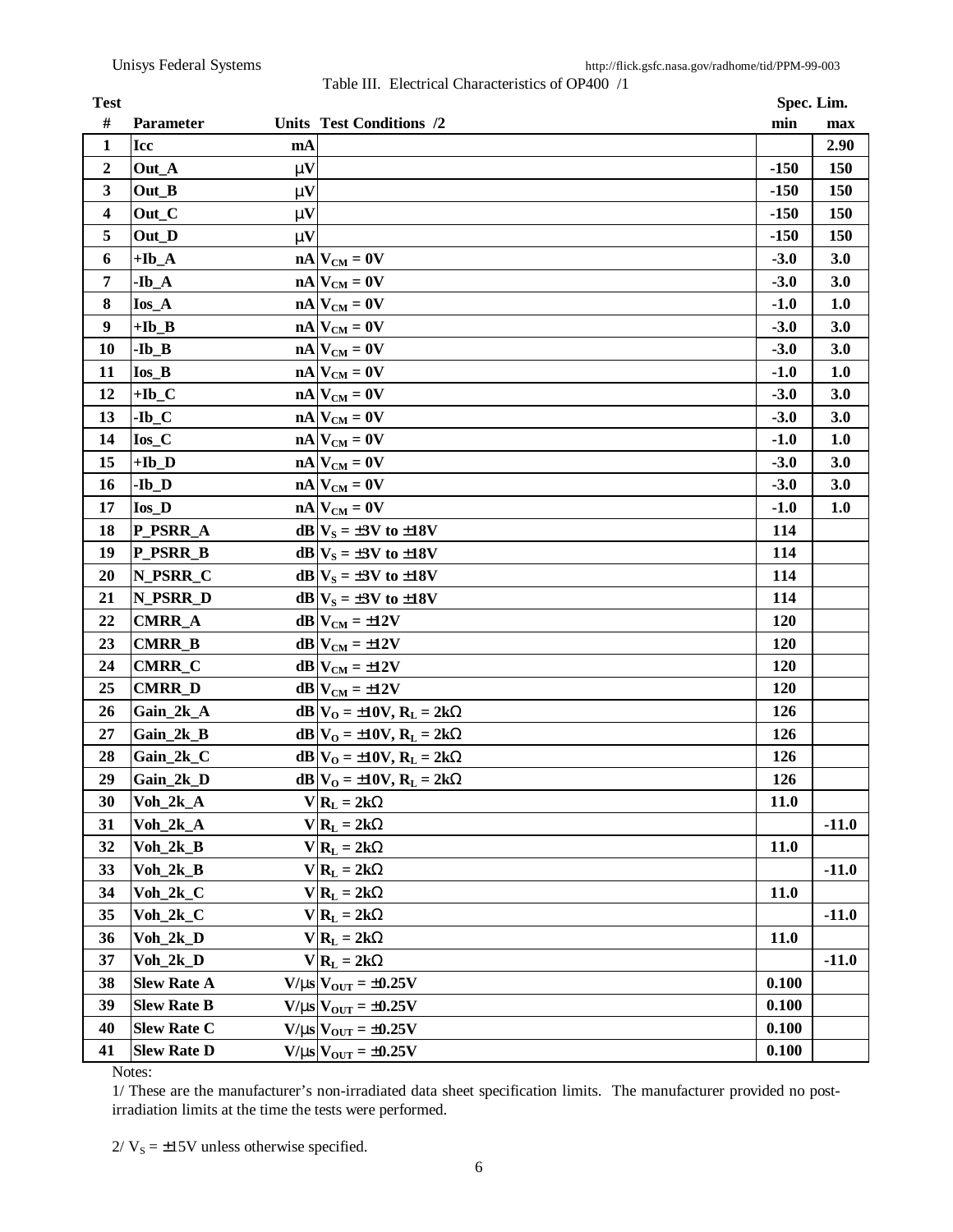### **TABLE IV: Summary of Electrical Measurements after Total Dose Exposures and Annealing for OP400 /1**

|                         |                    |              |        |               |          |                | <b>Total Dose Exposure (kRads Si)</b> |                |         |                  |              |                |         |                  |              |                | Annealing |                         |          |              |                     |                         |
|-------------------------|--------------------|--------------|--------|---------------|----------|----------------|---------------------------------------|----------------|---------|------------------|--------------|----------------|---------|------------------|--------------|----------------|-----------|-------------------------|----------|--------------|---------------------|-------------------------|
|                         |                    |              |        |               |          | <b>Initial</b> | 5.0<br>2.5                            |                |         |                  | 10.0<br>15.0 |                |         |                  | 30.0<br>20.0 |                |           | 50.0                    |          |              | 168 hours           |                         |
| <b>Test</b>             |                    |              |        | Spec. Lim. /2 |          |                |                                       |                |         |                  |              |                |         |                  |              |                |           |                         |          |              | @25 $\rm ^{\circ}C$ |                         |
| #                       | Parameters         | Units        | min    | max           | mean     | sd             | mean                                  | sd             | mean    | sd               | mean         | sd             | mean    | sd               | mean         | sd             | mean      | sd                      | mean     | sd           | mean                | sd                      |
| 1                       | Icc                | mA           |        | 2.90          | 2.24     | 0.02           | 1.73                                  | 0.02           | 1.51    | 0.09             | 1.36         | 0.06           | 1.16    | 0.03             | 1.38         | 0.04           | 0.98      | 0.12                    | 0.60     | 0.03         | 1.48                | 0.04                    |
| $\overline{2}$          | Out A              | 2V           | $-150$ | 150           | 9        | 30             | 16                                    | 26             | 15      | 34               | 20           | 31             | 33      | 32               | 67           | 44             | 51        | 43                      | 50       | 55           | 37                  | 51                      |
| 3                       | Out B              | 2V           | $-150$ | 150           | 8        | 28             | 15                                    | 31             | 15      | 30               | 23           | 27             | 33      | 29               | 61           | 38             | 46        | 43                      | 51       | 55           | 39                  | 38                      |
| $\overline{\mathbf{4}}$ | Out C              | 2V           | $-150$ | 150           | 16       | 24             | 13                                    | 31             | 11      | 30               | 20           | 30             | 33      | 33               | 64           | 37             | 51        | 49                      | 52       | 55           | $-4$                | 52                      |
| 5                       | Out D              | 2V           | $-150$ | 150           | 16       | 24             | 13                                    | 31             | 17      | 30               | 22           | 36             | 35      | 32               | 66           | 39             | 52        | 44                      | 50       | 54           | 5                   | 65                      |
| 6                       | +Ib A              | nA           | $-3.0$ | 3.0           | 0.2      | $\bf{0}$       | 1.1                                   | 0.1            | 2.0     | 0.1              | 3.2          | 0.2            | 6.4     | 0.5              | 9.4          | 0.6            | 15        | 0.9                     | 24       | 1.7          | 22                  | 1.6                     |
| $\overline{7}$          | -Ib A              | nA           | $-3.0$ | 3.0           | 0.2      | $\bf{0}$       | 1.1                                   | 0.1            | 1.9     | 0.1              | 3.2          | 0.2            | 6.5     | 0.6              | 9.4          | 0.6            | 15        | 0.8                     | 24       | 1.8          | 22                  | 1.6                     |
| 8                       | Ios A              | nA           | $-1.0$ | 1.0           | $\bf{0}$ | $\bf{0}$       | 0.03                                  | 0.1            | 0.04    | 0.06             | 0.01         | 0.08           | $-0.02$ | 0.08             | $-0.02$      | 0.13           | 0.03      | 0.10                    | $-0.04$  | 0.09         | $-0.07$             | 0.06                    |
| 9                       | +Ib B              | nA           | $-3.0$ | 3.0           | 0.2      | $\bf{0}$       | 1.1                                   | 0.1            | 1.9     | 0.2              | 3.2          | 0.2            | 6.4     | 0.5              | 9.4          | 0.6            | 15        | 0.9                     | 24       | 1.9          | 22                  | 1.7                     |
| 10                      | Ib B               | nA           | $-3.0$ | 3.0           | 0.2      | $\bf{0}$       | 1.1                                   | 0.1            | 1.9     | 0.1              | 3.2          | 0.2            | 6.5     | 0.5              | 9.4          | 0.6            | 15        | 0.9                     | 24       | 1.8          | 22                  | 1.6                     |
| 11                      | Ios B              | nA           | $-1.0$ | 1.0           | $\bf{0}$ | $\bf{0}$       | 0.04                                  | 0.1            | 0.04    | 0.08             | 0.02         | 0.04           | $-0.02$ | 0.06             | $-0.01$      | 0.09           | $-0.01$   | 0.11                    | $-0.13$  | 0.24         | $-0.08$             | 0.21                    |
| 12                      | +Ib C              | nA           | $-3.0$ | 3.0           | 0.2      | $\bf{0}$       | 1.1                                   | 0.1            | 1.9     | 0.1              | 3.2          | 0.2            | 6.4     | 0.6              | 9.4          | 0.6            | 15        | 0.9                     | 24       | 1.7          | 22                  | 1.6                     |
| 13                      | -Ib C              | nA           | $-3.0$ | 3.0           | 0.2      | $\bf{0}$       | 1.1                                   | 0.1            | 1.9     | 0.1              | 3,2          | 0.2            | 6.4     | 0.5              | 9.4          | 0.6            | 15        | 0.8                     | 24       | 1.8          | 22                  | 1.6                     |
| 14                      | <b>Ios</b> C       | nA           | $-1.0$ | 1.0           | $\bf{0}$ | $\bf{0}$       | $-0.01$                               | 0.1            | 0.04    | 0.10             | 0.04         | 0.13           | $-0.01$ | 0.06             | $-0.04$      | 0.10           | 0.01      | 0.10                    | $-0.04$  | 0.10         | $-0.00$             | 0.09                    |
| 15                      | +Ib D              | nA           | $-3.0$ | 3.0           | 0.2      | $\bf{0}$       | 1.1                                   | 0.1            | 1.9     | 0.1              | 3.2          | 0.2            | 6.5     | 0.6              | 9.4          | 0.6            | 14        | 0.9                     | 24       | 1.8          | 22                  | 1.6                     |
| 16                      | -Ib D              | nA           | $-3.0$ | 3.0           | 0.2      | $\bf{0}$       | 1.1                                   | 0.1            | 1.9     | 0.1              | 3.2          | 0.2            | 6.4     | 0.6              | 9.4          | 0.6            | 15        | 0.8                     | 24       | 1.8          | 22                  | 1.6                     |
| 17                      | <b>Ios D</b>       | nA           | $-1.0$ | 1.0           | $\bf{0}$ | $\bf{0}$       | 0.03                                  | 0.1            | 0.03    | 0.05             | 0.00         | 0.05           | 0.03    | 0.12             | 0.01         | 0.07           | $-0.04$   | 0.23                    | $-0.10$  | 0.13         | $-0.04$             | 0.06                    |
| 18                      | P PSRR A           | dB           | 114    |               | 144      | 0.4            | 143                                   | 0.4            | 144     | 0.3              | 143          | 0.4            | 144     | 0.4              | 143          | 0.4            | 143       | 0.4                     | 144      | 0.4          | 183                 | 14                      |
| 19                      | P_PSRR_B           | dB           | 114    |               | 144      | 0.4            | 143                                   | 0.2            | 143     | $0.5\,$          | 144          | 0.4            | 144     | 0.4              | 144          | 0.6            | 143       | 0.5                     | 143      | 0.6          | 178                 | 11                      |
| 20                      | N_PSRR_C           | dB           | 114    |               | 144      | 0.3            | 144                                   | 0.3            | 144     | 0.4              | 144          | 0.4            | 144     | 0.4              | 143          | 0.5            | 143       | 0.6                     | 144      | 0.5          | 174                 | 13                      |
| 21                      | N_PSRR_D           | dB           | 114    |               | 143      | 0.3            | 143                                   | 0.3            | 143     | 0.3              | 143          | 0.3            | 144     | 0.4              | 144          | 0.6            | 144       | 0.6                     | 143      | 0.5          | 111                 | 6                       |
| 22                      | CMRR A             | dB           | 120    |               | 139      | 11             | 138                                   | 12             | 134     | $\overline{7}$   | 132          | 10             | 125     | 12               | 135          | 8              | 140       | 11                      | 136      | 10           | 135                 | 15                      |
| 23                      | CMRR_B             | dB           | 120    |               | 128      | 6              | 138                                   | 9              | 133     | 5                | 137          | 6              | 135     | 10               | 140          | 13             | 133       | 9                       | 132      | 22           | 115                 | 12                      |
| 24                      | <b>CMRR_C</b>      | dB           | 120    |               | 137      | 14             | 138                                   | 6              | 134     | $\boldsymbol{6}$ | 139          | 11             | 137     | 10               | 136          | $\overline{7}$ | 137       | 11                      | 132      | 13           | 137                 | $\sqrt{5}$              |
| 25                      | CMRR D             | dB           | 120    |               | 131      | $\overline{7}$ | 136                                   | 5              | 133     | 6                | 134          | 9              | 140     | $\boldsymbol{9}$ | 129          | 14             | 132       | 15                      | 130      | 7            | 134                 | 5                       |
| 26                      | Gain_2k_A          | dB           | 126    |               | 136      | $\overline{2}$ | 135                                   | $\overline{2}$ | 133     | 1                | 132          | $\overline{2}$ | 130     | $\overline{2}$   | 128          | $\overline{2}$ | 128       | $\overline{\mathbf{4}}$ | 122      | 1            | 129                 | $\mathbf{3}$            |
| 27                      | Gain 2k B          | dB           | 126    |               | 135      | $\mathbf{1}$   | 136                                   | $\overline{2}$ | 135     | $\mathbf 2$      | 134          | $\mathbf{2}$   | 130     | $\mathbf{1}$     | 129          | $\overline{2}$ | 126       | $\mathbf 2$             | 122      | $\mathbf{1}$ | 128                 | $\overline{2}$          |
| 28                      | Gain_2k_C          | dB           | 126    |               | 136      | $\overline{2}$ | 137                                   | 3              | 136     | $\overline{4}$   | 133          | $\overline{2}$ | 129     | $\mathbf{1}$     | 128          | $\overline{2}$ | 127       | $\overline{\mathbf{4}}$ | 123      | $\mathbf{2}$ | 127                 | $\overline{\mathbf{4}}$ |
| 29                      | Gain_2k_D          | dB           | 126    |               | 134      | $\overline{2}$ | 135                                   | 1              | 136     | $\overline{2}$   | 133          | 3              | 130     | $\overline{2}$   | 129          | 1              | 128       | $\overline{\mathbf{4}}$ | 122      | 1            | 127                 | $\mathbf{3}$            |
| 30                      | Voh_2k_A           | V            | 11.0   |               | 12.3     | $\bf{0}$       | 12.8                                  | $\bf{0}$       | 12.8    | $\bf{0}$         | 12.8         | $\bf{0}$       | 12.8    | $\bf{0}$         | 12.8         | $\bf{0}$       | 12.8      | $\bf{0}$                | 12.7     | $\bf{0}$     | 12.2                | $\bf{0}$                |
| 31                      | Voh_2k_A           | V            |        | $-11.0$       | $-13.1$  | $\bf{0}$       | $-13.1$                               | $\bf{0}$       | $-13.1$ | $\bf{0}$         | $-13.1$      | $\bf{0}$       | $-13.0$ | $\bf{0}$         | $-13.0$      | $\bf{0}$       | $-13.0$   | $\bf{0}$                | $-12.9$  | 0.1          | $-12.9$             | 0.1                     |
| 32                      | Voh_2k_B           | V            | 11.0   |               | 12.3     | $\bf{0}$       | 12.8                                  | $\bf{0}$       | 12.8    | $\bf{0}$         | 12.8         | $\bf{0}$       | 12.8    | $\bf{0}$         | 12.8         | $\bf{0}$       | 12.8      | $\bf{0}$                | 12.6     | $\bf{0}$     | 12.2                | $\bf{0}$                |
| 33                      | Voh_2k_B           | $\mathbf{V}$ |        | $-11.0$       | $-13.1$  | $\bf{0}$       | $-13.1$                               | $\bf{0}$       | $-13.1$ | $\bf{0}$         | $-13.1$      | $\bf{0}$       | $-13.0$ | $\bf{0}$         | $-13.0$      | $\bf{0}$       | $-13.0$   | $\bf{0}$                | $-12.9$  | 0.1          | $-12.9$             | 0.1                     |
| 34                      | Voh_2k_C           | $\mathbf{V}$ | 11.0   |               | 12.3     | $\bf{0}$       | 12.8                                  | $\bf{0}$       | 12.8    | $\bf{0}$         | 12.8         | $\bf{0}$       | 12.8    | $\bf{0}$         | 12.8         | $\bf{0}$       | 12.8      | $\bf{0}$                | 12.6     | $\bf{0}$     | 12.2                | $\bf{0}$                |
| 35                      | Voh 2k C           | V            |        | $-11.0$       | $-13.1$  | $\bf{0}$       | $-13.1$                               | $\bf{0}$       | $-13.1$ | $\bf{0}$         | $-13.1$      | $\bf{0}$       | $-13.0$ | $\bf{0}$         | $-13.0$      | $\bf{0}$       | $-13.0$   | $\bf{0}$                | $-12.9$  | 0.1          | $-12.9$             | 0.1                     |
| 36                      | Voh 2k D           | $\mathbf{V}$ | 11.0   |               | 12.3     | $\bf{0}$       | 12.8                                  | $\bf{0}$       | 12.8    | $\bf{0}$         | 12.8         | $\bf{0}$       | 12.8    | $\bf{0}$         | 12.8         | $\bf{0}$       | 12.8      | $\bf{0}$                | 12.6     | $\bf{0}$     | 12.2                | $\bf{0}$                |
| 37                      | Voh 2k D           | $\mathbf{V}$ |        | $-11.0$       | $-13.1$  | $\bf{0}$       | $-13.1$                               | $\bf{0}$       | $-13.1$ | $\bf{0}$         | $-13.1$      | $\bf{0}$       | $-13.0$ | $\bf{0}$         | $-13.0$      | $\bf{0}$       | $-13.0$   | $\bf{0}$                | $-12.9$  | 0.1          | $-12.9$             | 0.1                     |
| 38                      | <b>Slew Rate A</b> | V/ms         | 0.100  |               | 0.184    | 0.010          | 0.255                                 | 0.008          | 0.243   | 0.009            | 0.179        | 0.070          | 0.079   | 0.070            | 0.067        | 0.048          | 0.025     | 0.025                   | $-0.005$ | 0.013        | 0.009               | 0.024                   |
| 39                      | <b>Slew Rate B</b> | V/ms         | 0.100  |               | 0.174    | 0.008          | 0.250                                 | 0.008          | 0.239   | 0.010            | 0.199        | 0.009          | 0.107   | 0.047            | 0.067        | 0.044          | 0.008     | 0.023                   | 0.018    | 0.003        | 0.024               | 0.012                   |
| 40                      |                    |              |        |               |          |                |                                       |                |         |                  |              |                |         |                  |              |                |           |                         |          |              |                     |                         |
|                         | <b>Slew Rate C</b> | V/ms         | 0.100  |               | 0.184    | 0.007          | 0.255                                 | 0.007          | 0.245   | 0.08             | 0.205        | 0.009          | 0.101   | 0.060            | 0.092        | 0.011          | 0.020     | 0.028                   | 0.014    | 0.011        | 0.028               | 0.005                   |

Notes:

1/ The mean and standard deviation values were calculated over the eight parts irradiated in this testing. The control samples remained constant throughout testing and are not included in this t

2/ These are manufacturer's pre-irradiation data sheet specification limits. No post-irradiation limits were provided by the manufacturer at the time the tests were performed.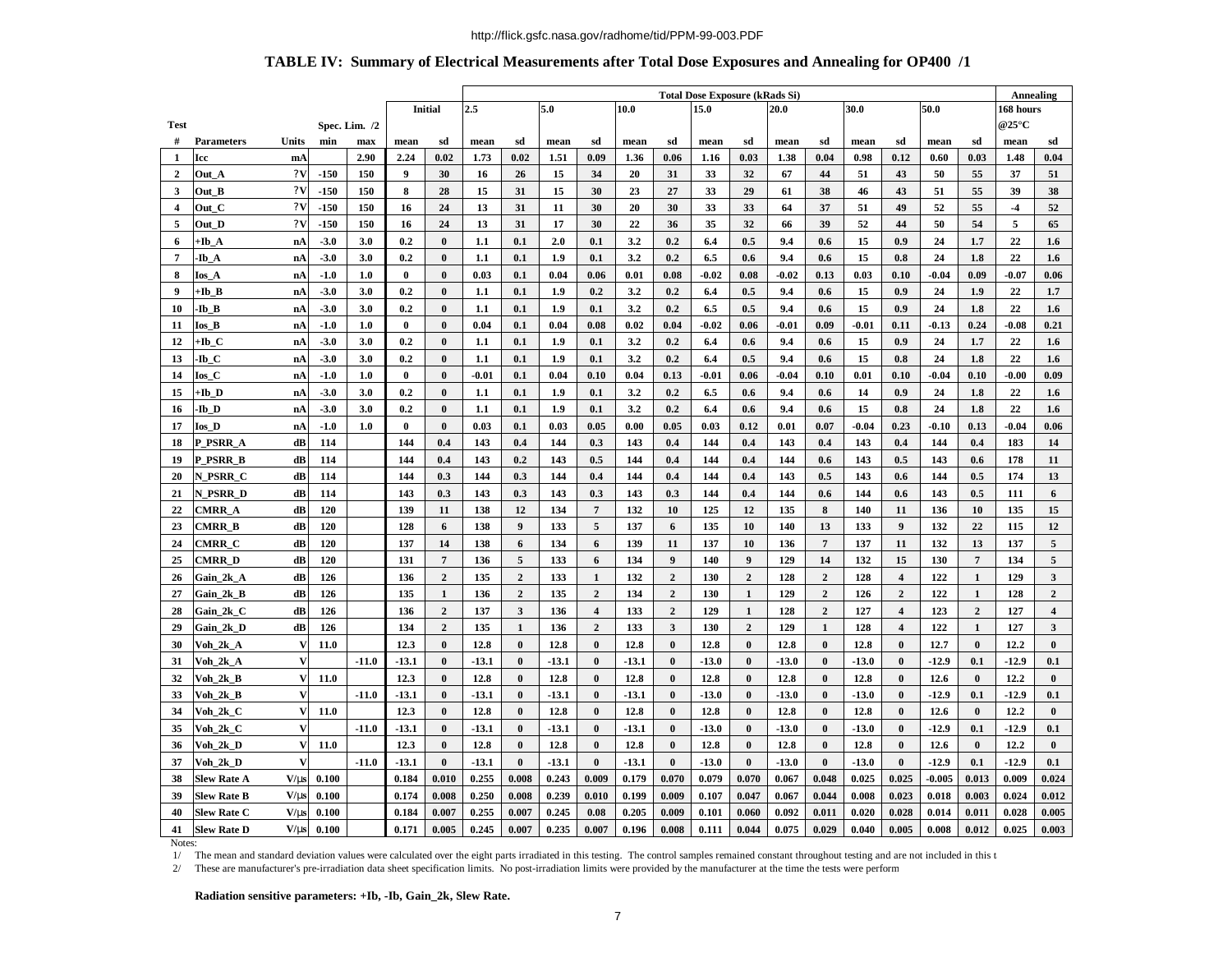**Figure 2: Ib vs Total Ionizing Dose (kRads Si) for OP400**



The values of Ib shown correspond to the one of the four OpAmps that had the most degradation at that TID or annealing step. 8